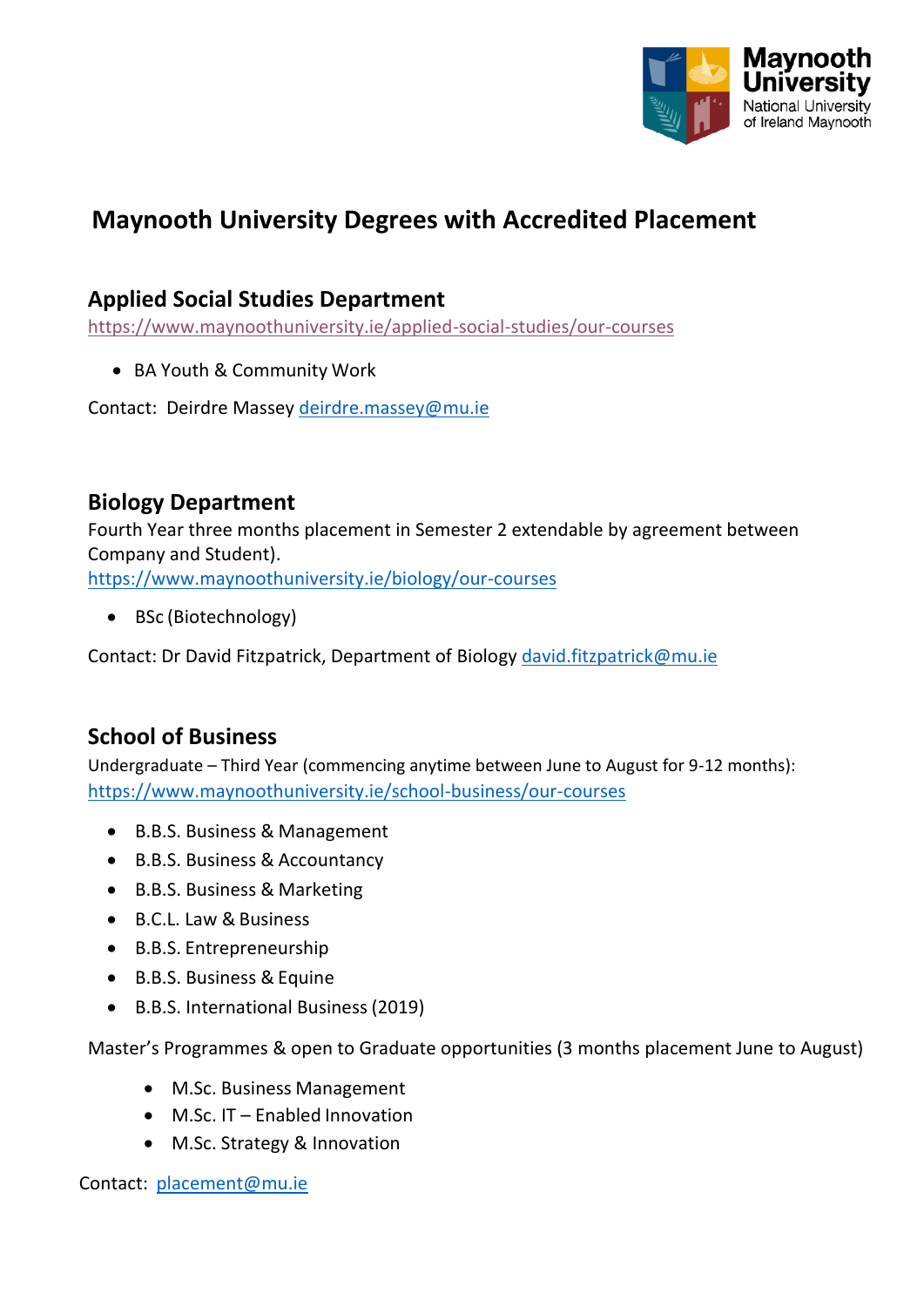# **Chemistry Department**

Third Year six months placement (June to December)

[https://www.maynoothuniversity.ie/chemistry/our-courses/bsc-pharmaceutical-and](https://www.maynoothuniversity.ie/chemistry/our-courses/bsc-pharmaceutical-and-biomedical-chemistry)[biomedical-chemistry](https://www.maynoothuniversity.ie/chemistry/our-courses/bsc-pharmaceutical-and-biomedical-chemistry)

B.Sc. Pharmaceutical & Biomedical Chemistry

Contact: [placement@mu.ie](mailto:placement@mu.ie)

#### **Computer Science Department**

Undergraduate – Third Year minimum six months' placement (February – August): <https://www.maynoothuniversity.ie/computer-science/our-courses>

- B.Sc. Computer Science & Software Engineering
- B.Sc. Multimedia Mobile & Web Development
- B.Sc. Robotics & Intelligent Devices (Feb 2019)
- B.Sc. Computational Thinking

Master's Programmes & open to Graduate opportunities (6 months placement February to August)

- M.Sc. Computer Science (Software Engineering)
- M.Sc. Computer Science Applied

Higher Diploma (Level 8) & Open to Graduate opportunities (3 months placement June onwards)

- H.Dip in Information Technology
- H. Dip in Science (Computer Science Data Science & Analytics)
- H.Dip in Science (Software Development)

Contact: [placement@mu.ie](mailto:placement@mu.ie)

## **Economics, Finance & Accounting Department**

Undergraduate – Third Year, (commencing between June & August for 9-12 months): <https://www.maynoothuniversity.ie/economics-finance-and-accounting/our-courses>

- B.A. International Finance & Economics
- B.A. Accounting & Finance
- B.A. Finance
- B.C.L. Law & Accounting

Master's Programmes & open to Graduate opportunities (3 months placement June to August)

- M.Sc. Economic & Financial Risk Analysis)
- Contact: [placement@mu.ie](mailto:placement@mu.ie)